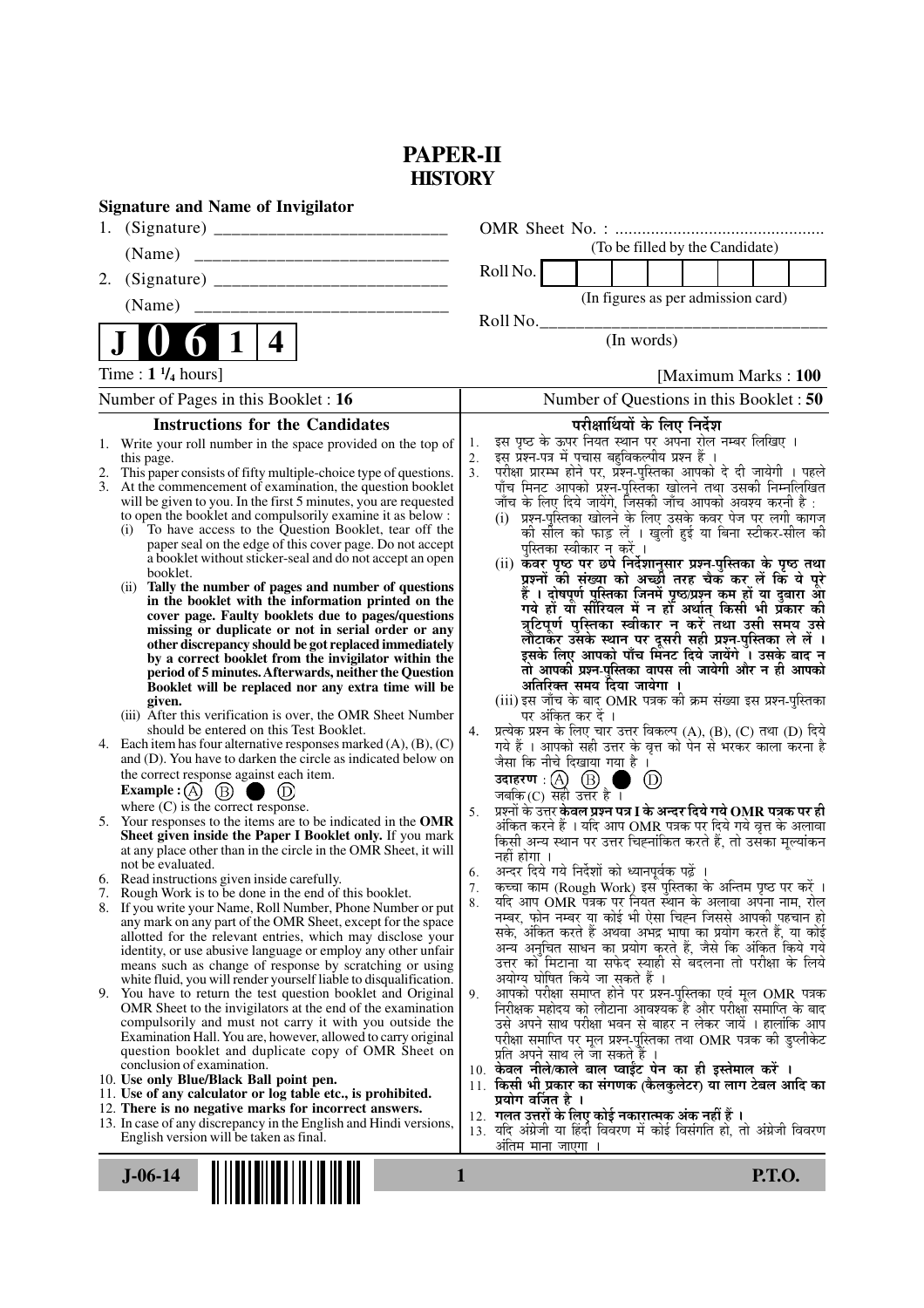### **HISTORY**

### **Paper – II**

|  |                           |  |  | Note: This paper contains fifty (50) objective type questions of two (2) marks each. All |  |  |  |
|--|---------------------------|--|--|------------------------------------------------------------------------------------------|--|--|--|
|  | questions are compulsory. |  |  |                                                                                          |  |  |  |

**1.** Match List – I with List – II and select the correct answer from the code given below :

|    |                |                                                                                         | $List-I$     | $List - II$             |              |                                                                                                                                                               |
|----|----------------|-----------------------------------------------------------------------------------------|--------------|-------------------------|--------------|---------------------------------------------------------------------------------------------------------------------------------------------------------------|
|    | а.             | Grid system of                                                                          |              |                         | i.           | Pitt Rivers                                                                                                                                                   |
|    |                | excavation                                                                              |              |                         |              |                                                                                                                                                               |
|    | b.             | Principle of                                                                            |              |                         | ii.          | R.E.M.                                                                                                                                                        |
|    |                | stratigraphy                                                                            |              |                         |              | Wheeler                                                                                                                                                       |
|    | $\mathbf{c}$ . | Radiocarbon                                                                             |              |                         | iii.         | Thomas                                                                                                                                                        |
|    |                | method of dating                                                                        |              |                         |              | Jefferson                                                                                                                                                     |
|    | d.             | Three dimen-                                                                            |              |                         | iv.          | F.W. Libby                                                                                                                                                    |
|    |                | sional method of                                                                        |              |                         |              |                                                                                                                                                               |
|    |                | recording                                                                               |              |                         |              |                                                                                                                                                               |
|    |                | <b>Codes:</b>                                                                           |              |                         |              |                                                                                                                                                               |
|    |                | a                                                                                       | b            | $\mathbf c$             | d            |                                                                                                                                                               |
|    | (A)            | $\mathbf{i}$                                                                            | ii           | iii                     | iv           |                                                                                                                                                               |
|    | (B)            | ii                                                                                      | iii          | iv                      | $\mathbf{i}$ |                                                                                                                                                               |
|    | (C)            | iii                                                                                     | $\mathbf{i}$ | $\overline{\mathbf{u}}$ | iv           |                                                                                                                                                               |
|    | (D)            | $\overline{\mathbf{ii}}$                                                                | iv           | iii                     | $\mathbf{i}$ |                                                                                                                                                               |
| 2. |                | in underground pits?<br>(A) Karnataka<br>(B) Assam<br>(C) Kashmir<br>(D) Madhya Pradesh |              |                         |              | In which area the neolithic man lived                                                                                                                         |
| 3. | below:         |                                                                                         |              |                         |              | Match List $- I$ (items found<br>in<br>Harappan sites) with List –<br>$\mathbf H$<br>(possible sources) and select the<br>correct answer from the codes given |
|    |                | $List-I$                                                                                |              |                         |              | $List - II$                                                                                                                                                   |
|    |                | a. Copper                                                                               |              | i.                      |              | Deccan                                                                                                                                                        |
|    |                | b. Shell                                                                                |              | ii.                     |              | Rajasthan                                                                                                                                                     |
|    |                | c. Lapis Lazuli                                                                         |              | iii.                    |              | Kutch                                                                                                                                                         |
|    |                | d. Gold                                                                                 |              |                         |              | iv. Afghanistan                                                                                                                                               |
|    |                | <b>Codes:</b>                                                                           |              |                         |              |                                                                                                                                                               |

- **4.** Which among the following weapons of war have not been found in the remains of the Harappan culture ?
	- (i) Bows and Arrows
	- (ii) Swords
	- (iii) Shields
	- (iv) Helmets

 Select the correct answer with the help of the code given below :

- (A) (i) only
- $(B)$  (i) and (ii)
- $(C)$  (ii) and (iii)
- (D) (ii), (iii) and (iv)
- **5.** Who among the following priests had the duty to supervise the performance of a sacrifice ?
	- (A) Hota
	- (B) Brahma
	- (C) Udgata
	- (D) Adhvaryu
- **6.** Match List I with List II and select the correct answer from the codes given below :

| sites) with $List - II$<br>Harappan                                                                                 | $List-I$                                                   | $List - II$                                              |
|---------------------------------------------------------------------------------------------------------------------|------------------------------------------------------------|----------------------------------------------------------|
| (possible sources) and select the<br>correct answer from the codes given                                            | a. Srautasutra<br>$\mathbf{1}$ .                           | Measuring of fire                                        |
| below:<br>$List-I$<br>$List - II$<br>Copper<br>Deccan<br>1.<br>a.                                                   | b. Grihyasutra ii.                                         | – altars<br>Rules relating to<br>sacrifices              |
| ii.<br>b. Shell<br>Rajasthan<br>iii. Kutch<br>c. Lapis Lazuli<br>d. Gold<br>iv. Afghanistan                         | d. Sulvasutra<br><b>Codes:</b>                             | c. Dharmasutra iii. Domestic Rights<br>iv. Dharma or Law |
| Codes :<br>b<br>d<br>$\mathbf{C}$<br>a                                                                              | $\mathbf b$<br>a                                           | d<br>$\mathbf{C}$                                        |
| iii<br>iv<br>$\mathbf{i}$<br>$\ddot{\mathbf{i}}$<br>(A)                                                             | iii<br>(A)<br>$\overline{11}$<br>ii<br>$\mathbf{i}$<br>(B) | iv<br>$\mathbf{1}$<br>iii<br>1V                          |
| iii<br>$\ddot{\mathbf{i}}$<br>$\mathbf{i}$<br>(B)<br>iv<br>.<br>(C)<br>iv<br>$\overline{11}$<br>$\mathbf{1}$<br>111 | .<br>(C)<br>111<br>iv                                      | $\ddot{\mathbf{i}}$<br>$\mathbf{i}$                      |
| $\cdots$<br>(D)<br>$\overline{11}$<br>1V<br>111<br>$\mathbf{1}$<br><b>Paper-II</b>                                  | $\mathbf{i}$<br>(D)<br>iv                                  | iii<br>$\ddot{\mathbf{i}}$<br>$J - 06 - 14$              |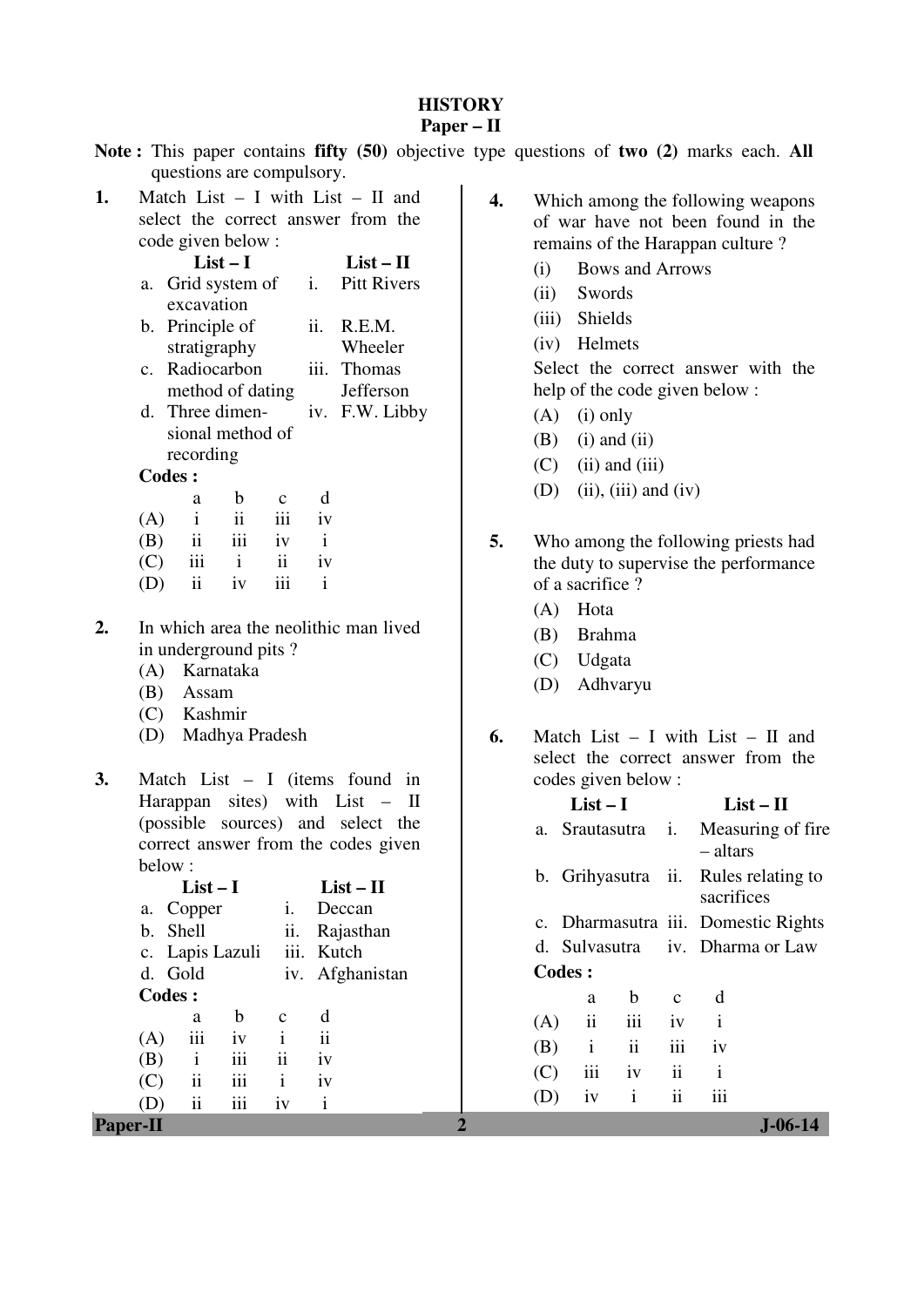# इतिहास

| प्रश्नपत्र $-I$                                                                                                                                                                                                                                                                                                                                                                                                                                                                                                                                                                                                                                                                                                                                                                                                                                                                                                                                                        |                                                                                                                               |  |  |  |  |  |  |  |
|------------------------------------------------------------------------------------------------------------------------------------------------------------------------------------------------------------------------------------------------------------------------------------------------------------------------------------------------------------------------------------------------------------------------------------------------------------------------------------------------------------------------------------------------------------------------------------------------------------------------------------------------------------------------------------------------------------------------------------------------------------------------------------------------------------------------------------------------------------------------------------------------------------------------------------------------------------------------|-------------------------------------------------------------------------------------------------------------------------------|--|--|--|--|--|--|--|
|                                                                                                                                                                                                                                                                                                                                                                                                                                                                                                                                                                                                                                                                                                                                                                                                                                                                                                                                                                        | निर्देश : इस प्रश्नपत्र में पचास (50) बहु-विकल्पीय प्रश्न हैं । प्रत्येक प्रश्न के दो (2) अंक हैं । सभी प्रश्न अनिवार्य हैं । |  |  |  |  |  |  |  |
| सूची - I को सूची - II से सुमेलित कीजिए और<br>युद्ध के निम्नलिखित शस्त्रों में से कौन हड़प्पा<br>1.<br>4.<br>दिए गए कूट से सही उत्तर का चयन कीजिए :<br>संस्कृति के अवशेषों में अप्राप्य हैं ?                                                                                                                                                                                                                                                                                                                                                                                                                                                                                                                                                                                                                                                                                                                                                                           |                                                                                                                               |  |  |  |  |  |  |  |
| सूची – II<br>सूची – I<br>धनुष और तीर<br>(i)<br>a. जाली प्रकार की i. पिट रीवर्स<br>(ii)<br>तलवार<br>उत्खनन पद्धति<br>(iii)<br>ढाल<br>b. स्तरविन्यास का ii. आर.ई.एम. व्हीलर<br>$(iv)$ शिरस्त्राण<br>सिद्धांत<br>c. रेडियोकार्बन  iii. थॉमस जेफरसन<br>नीचे दिये गये कूट की सहायता से सही उत्तर का                                                                                                                                                                                                                                                                                                                                                                                                                                                                                                                                                                                                                                                                         |                                                                                                                               |  |  |  |  |  |  |  |
| तिथिक्रम पद्धति<br>चयन कीजिए :<br>d. त्रि-आयामी<br>iv. एफ.डब्ल्यू. लीबी<br>केवल (i)<br>(A)<br>मापन पद्धति<br>$(i)$ और $(ii)$<br>(B)<br>कूट :<br>$(ii)$ और $(iii)$<br>(C)<br>d<br>$\mathbf b$<br>$\mathbf c$<br>a<br>$\mathbf{ii}$<br>iii<br>$(ii), (iii)$ और $(iv)$<br>(D)<br>(A)<br>$\mathbf{i}$<br>iv<br>iii<br>$\overline{\mathbf{u}}$<br>(B)<br>$\mathbf{i}$<br>iv<br>$\overline{\mathbf{u}}$<br>$\mathbf{i}$<br>(C)<br>iii<br>iv<br>निम्नलिखित पुरोहितों में से कौन यज्ञ के<br>5.<br>iii<br>$\mathbf{i}$                                                                                                                                                                                                                                                                                                                                                                                                                                                          |                                                                                                                               |  |  |  |  |  |  |  |
| (D)<br>$\overline{\mathbf{1}}$<br>iv<br>सम्पादन का निरीक्षण करता था ?<br>$(A)$ होता<br>किस क्षेत्र के उत्खनन से पता चलता है कि वहाँ<br>2.<br>नवपाषाण कालीन मानव जमीन में गड्ढा खोद<br>(B)<br>ब्रह्मा<br>कर रहता था ?<br>(C)<br>उद्गाता<br>(A) कर्नाटक<br>(B)<br>असम<br>अध्वयुं<br>(D)<br>(C) कश्मीर<br>(D) मध्य प्रदेश                                                                                                                                                                                                                                                                                                                                                                                                                                                                                                                                                                                                                                                 |                                                                                                                               |  |  |  |  |  |  |  |
| सूची - I को सूची - II से सुमेलित कीजिए तथा<br>सूची - I (हड़प्पीय पुरास्थल से प्राप्त सामग्री)<br>6.<br>3.<br>दिये गये कूट में से सही उत्तर चुनिए:<br>को सूची - II (सम्भावित स्रोत) से सुमेलित<br>कीजिए और दिए गए कूट से सही उत्तर का<br>सूची – I सूची – II<br>चयन कीजिए :<br>a. श्रौत सूत्र<br>$i$ .<br>सूची – II<br>सूची – I<br>b.  गृह्य सूत्र<br>a. तॉबा<br>i. दक्कन<br>iii. घरेलू अधिकार<br>c.   धर्म सूत्र<br>b. शंख<br>ii.<br>राजस्थान<br>d. सुल्व सूत्र iv. धर्म अथवा विधि<br>c. लाजवर्द<br>iii. कच्छ<br>d. सोना<br>iv. अफगानिस्तान<br>कूट :<br>कूट :<br>$\mathbf b$<br>$\mathbf c$<br>a<br>$\mathbf d$<br>$\mathbf b$<br>$\mathbf C$<br>a<br>ii<br>iii<br>(A)<br>iv<br>$\rm ii$<br>iii<br>$\mathbf{i}$<br>(A)<br>iv<br>iii<br>ii<br>(B)<br>$\,$ i $\,$<br>iii<br>ii<br>iv<br>(B)<br>$\mathbf{i}$<br>iii<br>ii<br>(C)<br>iv<br>iii<br>$\overline{\mathbf{ii}}$<br>$\mathbf{i}$<br>(C)<br>iv<br>$\rm ii$<br>$\overline{\mathbf{u}}$<br>iii<br>iv<br>$\mathbf{i}$ | यज्ञवेदी को मापना<br>ii. बलि सम्बन्धी नियम<br>$\mathbf d$<br>$\mathbf{i}$<br>iv<br>$\mathbf{i}$<br>iii                        |  |  |  |  |  |  |  |
| (D)<br>(D)<br>$\mathbf{i}$<br>iv<br>$J-06-14$<br>$\mathbf{3}$                                                                                                                                                                                                                                                                                                                                                                                                                                                                                                                                                                                                                                                                                                                                                                                                                                                                                                          | Paper-II                                                                                                                      |  |  |  |  |  |  |  |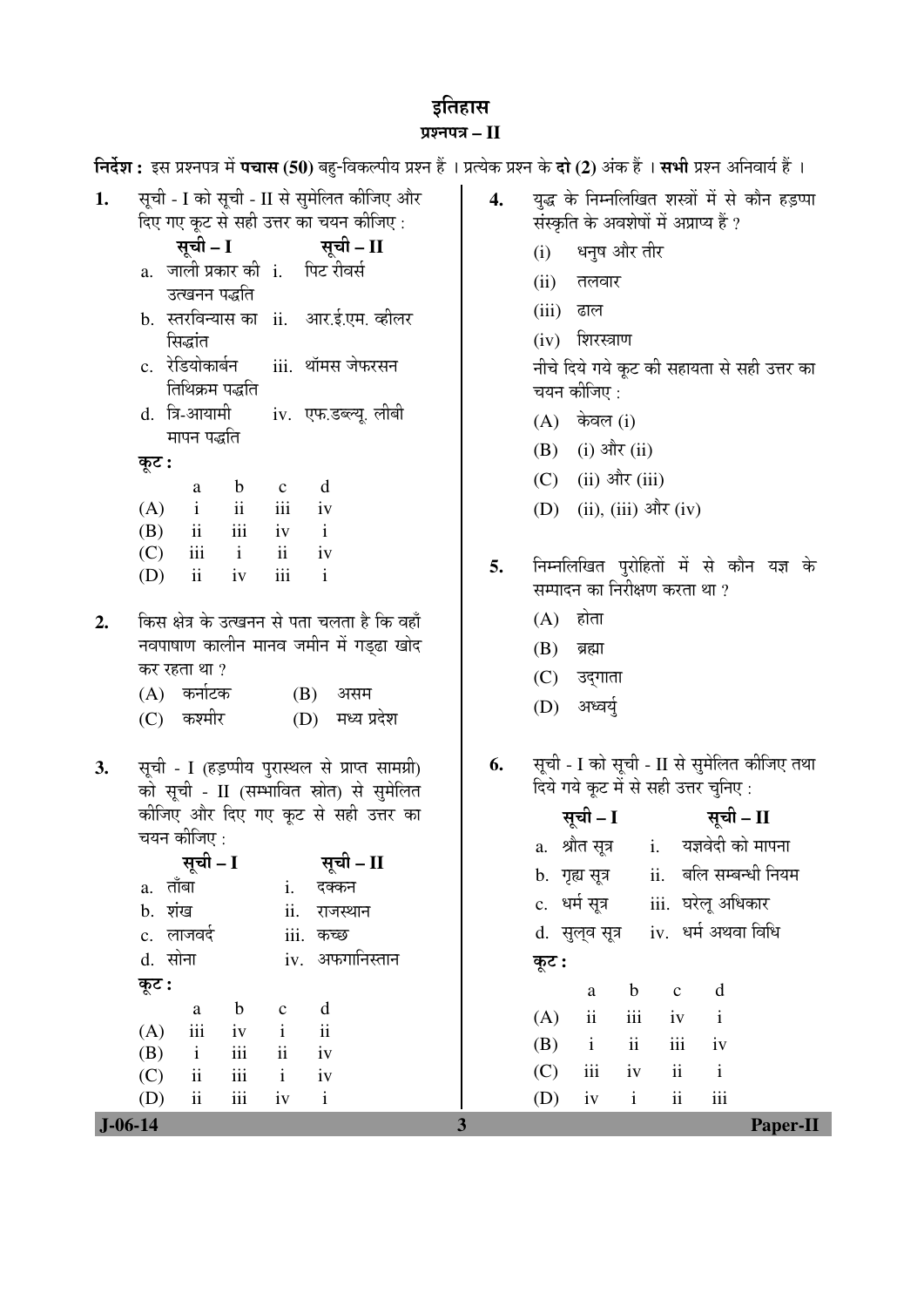**7.** Match List – I with List – II and select the correct answer from the code given below :

|     |                | $List-I$ |                     |                              | $List-II$                    |
|-----|----------------|----------|---------------------|------------------------------|------------------------------|
|     |                |          |                     |                              | a. Surya Siddhanta i. Romans |
|     | b. Pudgala     |          |                     |                              | ii. Greeks                   |
|     | c. Horashastra |          |                     |                              | iii. Aryabhatta              |
|     |                |          |                     | d. Arretine Ware iv. Jainism |                              |
|     | <b>Codes:</b>  |          |                     |                              |                              |
|     | a              | b        | $\mathbf{C}$        | d                            |                              |
| (A) | iii            | iv       | $\ddot{\mathbf{i}}$ | $\mathbf{i}$                 |                              |
| (B) | iii            | ii       | i                   | iv                           |                              |
|     | $\ddot{\rm n}$ | iii      | iv                  | İ                            |                              |

- (D) i ii iv iii
- **8.** Match List I (Officials) with List – II (Departments) and select the correct answer with the help of the codes given below :

|               |    | $List-I$               |               |                                                  | $List - II$                           |  |  |
|---------------|----|------------------------|---------------|--------------------------------------------------|---------------------------------------|--|--|
|               |    | (Officials)            |               |                                                  | (Departments)                         |  |  |
|               |    | a. Lakshanadhyaksha i. |               |                                                  | Superintendent<br>of Mints            |  |  |
|               |    | b. Sitadhyaksha        |               | ii.                                              | Superintendent<br>of Commerce         |  |  |
|               |    | c. Pautavadhyaksha     |               |                                                  | iii. Superintendent<br>of Agriculture |  |  |
|               |    | d. Panyadhyaksha       |               | iv. Superintendent<br>of Weights<br>and Measures |                                       |  |  |
| <b>Codes:</b> |    |                        |               |                                                  |                                       |  |  |
|               | a  | b                      | $\mathbf{C}$  | d                                                |                                       |  |  |
| (A)           | iv | $\mathbf{i}$           | $\mathbf{ii}$ | iii                                              |                                       |  |  |
| (5)           |    |                        | $\mathbf{1}$  |                                                  |                                       |  |  |

| $(1 - 1)$ | $\cdots$          | $\mathbf{H}$ | . |  |
|-----------|-------------------|--------------|---|--|
|           | $(B)$ i iii iv ii |              |   |  |
|           | $(C)$ iii ii iv   |              |   |  |
|           | $(D)$ i iii ii iv |              |   |  |

- **9.** Which inscription of Ashoka gives an account of Kalinga War ?
	- (A) Jaugada Rock Inscription
	- (B) Dhauli Rock Inscription
	- (C) Rummindei Pillar Inscription
	- (D) Shahbajgarhi Rock Edict

| <b>Paper-II</b> | $J - 06 - 14$ |
|-----------------|---------------|
|                 |               |

- **10.** Who among the following rulers is the last ruler of the Satavahana dynasty ?
	- (A) Siri Yajna
	- (B) Siri Satakarni
	- (C) Pulumavi IV
	- (D) Siva Siri Pulumavi
- **11.** Who was the first Mathematician to calculate the correct value of pi  $(\pi)$ ?
	- (A) Āryabhatta I
	- (B) Āryabhatta II
	- (C) Varāhmihira
	- (D) Brahmagupta
- **12.** Which one of the following territories was not ruled by King Chandragupta – I ? (A) Prayaga (B) Saketa
	- (C) Vaishali (D) Magadha
- **13.** St. Thomas come to India for the propagation of Christianity during the reign of
	- (A) Akbar
	- (B) Gondophernes
	- (C) Kadphises
	- (D) Jahangir
- **14.** What is the correct chronological sequence of the following Buddhist sites ?
	- (A) Nalanda, Nagarjunikonda, Amravati, Sanchi
	- (B) Nagarjunikonda, Sanchi, Amravati, Nalanda
	- (C) Sanchi, Amravati, Nagarjunikonda, Nalanda
	- (D) Sanchi, Nagarjunikonda, Amravati, Nalanda
- **15.** Who among the following officers was not a functionary under the Mauryan Administration ?
	- (A) Pradesikas (B) Rajukas (C) Yuktas (D) Nayakas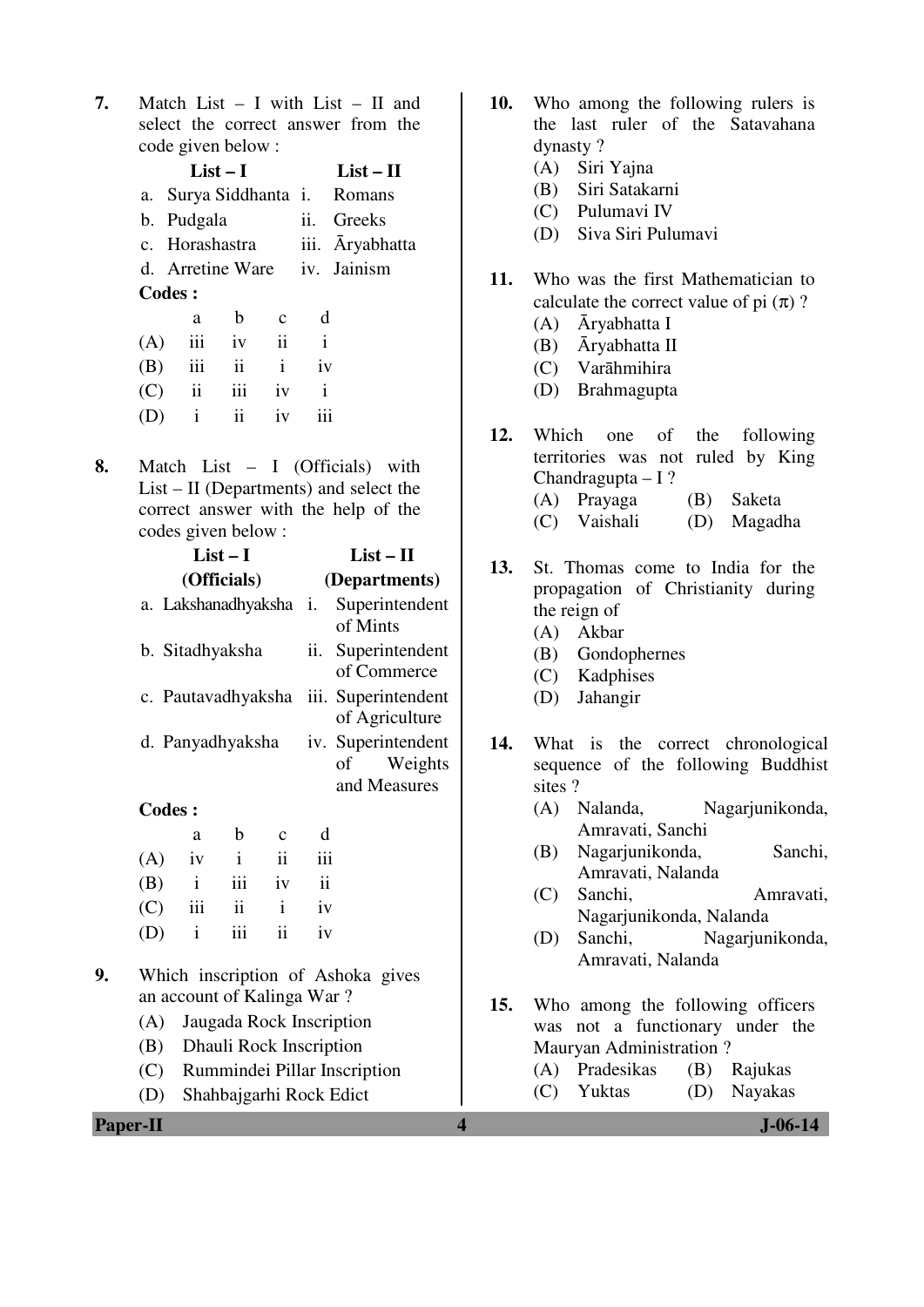सूची - I को सूची - II से सुमेलित कीजिए और 7. दिए गए कट से सही उत्तर का चयन कीजिए:

|       | सूची - I                | सूची – II |                              |               |
|-------|-------------------------|-----------|------------------------------|---------------|
|       | a. सूर्य सिद्धांत       |           | i.                           | रोम           |
|       | b. पुद्गल               |           |                              | ii. यूनानी    |
|       | c. होराशास्त्र          |           |                              | iii. आर्यभट्ट |
|       |                         |           | d. ऐरिताइन मृद्भाण्ड iv. जैन |               |
| कूट : |                         |           |                              |               |
|       | a                       | b         | $\mathbf{C}$                 | d             |
| (A)   | iii                     | iv        | ii                           | $\mathbf{i}$  |
|       | $(B)$ iii               | ii        | $\mathbf{i}$                 | iv            |
| (C)   | $\overline{\mathbf{i}}$ | iii       | iv                           | $\mathbf{i}$  |
| (D)   | $\mathbf{i}$            | ii        | iv                           | iii           |

सूची - I (अधिकारी) को सूची - II (विभाग) से 8. सुमेलित कीजिए तथा नीचे दिए गए कूट की सहायता से सही उत्तर का चयन कीजिए :

| सूची – I |                                         |         |  |         | सूची – II |                                                |  |  |
|----------|-----------------------------------------|---------|--|---------|-----------|------------------------------------------------|--|--|
|          | (अधिकारी)                               |         |  | (विभाग) |           |                                                |  |  |
|          |                                         |         |  |         |           | a. लक्षणाध्यक्ष i. टकसाल <sup>[</sup> विभाग का |  |  |
|          |                                         |         |  | अध्यक्ष |           |                                                |  |  |
|          | b. सीताध्यक्ष  ii.                      |         |  |         |           | वाणिज्य विभाग का                               |  |  |
|          |                                         |         |  | अध्यक्ष |           |                                                |  |  |
|          |                                         |         |  |         |           | c.  पौतवाध्यक्ष    iii.  कृषि विभाग का अध्यक्ष |  |  |
|          |                                         |         |  |         |           | d. पण्याध्यक्ष  iv. माप-तौल विभाग का           |  |  |
|          |                                         |         |  | अध्यक्ष |           |                                                |  |  |
| कूट :    |                                         |         |  |         |           |                                                |  |  |
|          |                                         | a b c d |  |         |           |                                                |  |  |
|          | $(A)$ iv i ii iii                       |         |  |         |           |                                                |  |  |
|          | $(B)$ i iii iv ii                       |         |  |         |           |                                                |  |  |
|          | $(C)$ iii ii i iv                       |         |  |         |           |                                                |  |  |
|          | $(D)$ i iii ii iv                       |         |  |         |           |                                                |  |  |
|          |                                         |         |  |         |           |                                                |  |  |
|          | अशोक ने अपने किस अभिलेख में कलिंग युद्ध |         |  |         |           |                                                |  |  |
|          | का उल्लेख किया है ?                     |         |  |         |           |                                                |  |  |
|          | (A) जौगड़ शिलालेख                       |         |  |         |           |                                                |  |  |
|          | (B) धौली शिलालेख                        |         |  |         |           |                                                |  |  |
|          | (C) रुम्मिनदेई स्तम्भ लेख               |         |  |         |           |                                                |  |  |

- 10. निम्नलिखित शासकों में से कौन सा सातवाहन वंश का अन्तिम शासक था ?
	- $(A)$  सिरी यज्ञ
	- (B) सिरी शातकर्णी
	- $(C)$  पुलुमावि IV
	- (D) शिव सिरी पुलुमावि
- किस गणितज्ञ ने सर्वप्रथम पाई ( $\pi$ ) के मूल्य की 11. सही गणना की थी ?
	- (A) आर्यभट्ट-I
	- (B) आर्यभट्ट-II
	- (C) वराहमिहिर
	- (D) ब्रह्मगुप्त
- निम्नलिखित क्षेत्रों में से किस क्षेत्र पर चन्द्रगुप्त-I  $12.$ का शासन <u>नहीं</u> रहा ?
	- $(A)$  प्रयाग
	- $(B)$  साकेत
	- $(C)$  वैशाली
	- (D) मगध
- भारत में किसके शासनकाल में ईसाई धर्म के  $13.$ प्रचार हेतु संत थॉमस आया था ?
	- $(A)$  अकबर
	- (B) गोण्डोफरनीस
	- (C) कडफिसिस
	- (D) जहाँगीर
- 14. निम्नलिखित बौद्ध परास्थलों का सही कालानुक्रम क्या है ?
	- $(A)$  नालंदा, नागार्जुनीकोण्ड, अमरावती, सांची
	- (B) नागार्जुनीकोण्ड, सांची, अमरावती, नालंदा
	- (C) सांची, अमरावती, नागार्जुनीकोण्ड, नालंदा
	- (D) सांची, नागार्जुनीकोण्ड, अमरावती, नालंदा
- 15. निम्नलिखित अधिकारियों में से कौन सा अधिकारी मौर्यकाल के प्रशासन में नहीं था ?
	- $(A)$  प्रादेशिक
	- $(B)$  राजुक
	- $(C)$  युक्त

5

(D) नायक

(D) शाहबाजगढ़ी शिल्प राजाज्ञा

9.

 $J - 06 - 14$ 

**Paper-II**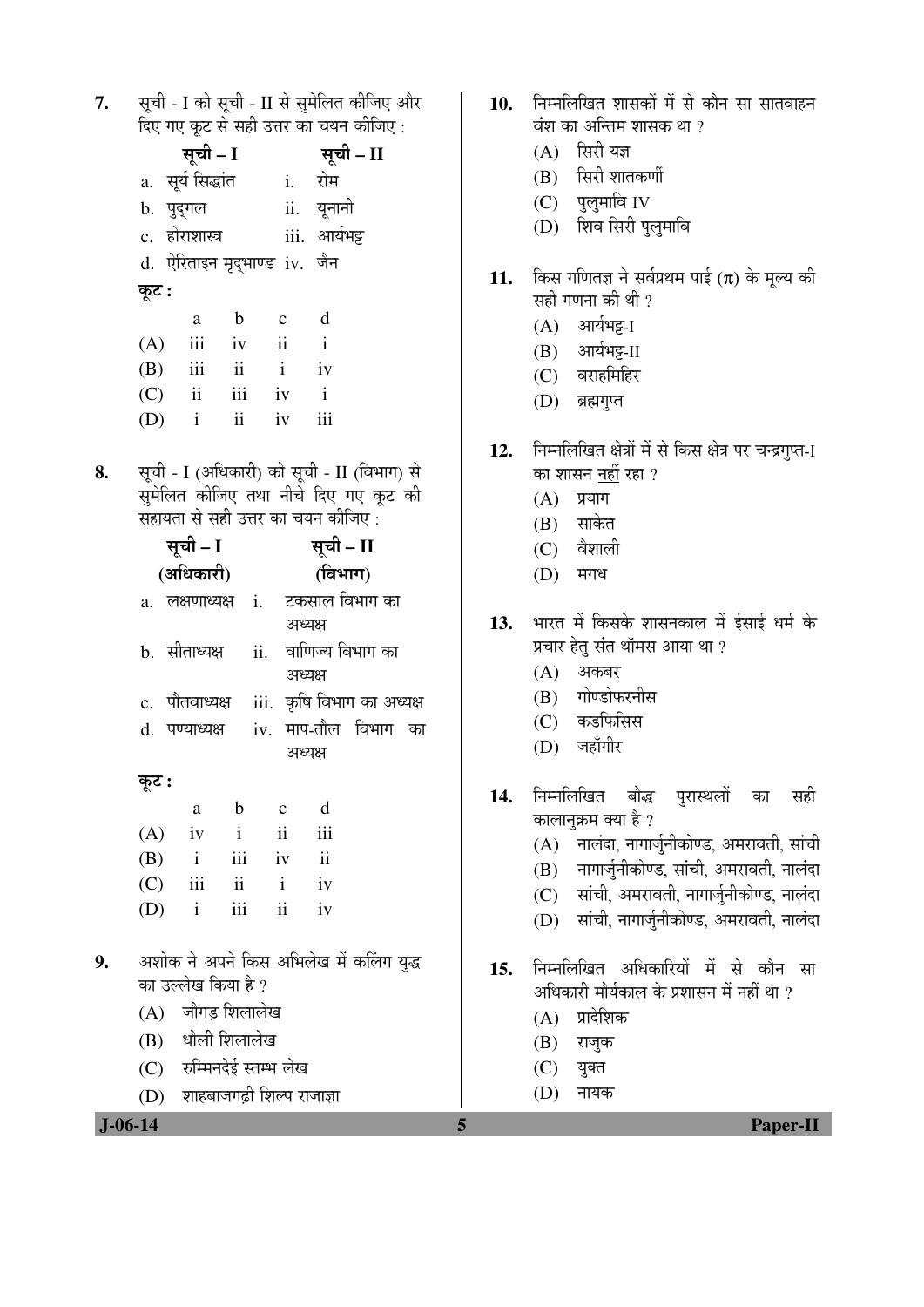- **16.** Given below are two statements, one is labelled as Assertion (A) and the other is labelled as Reason  $(R)$ :<br>Assertion  $(A)$ : With
	- **Assertion (A) :** With the establishment of Turkish rule, the art of history writing was firmly established in India.
	- **Reason (R) :** The Sultanate period witnessed development of paper industry in India.

In the context of the above two statements, which one of the following is correct ? Select the correct answer from the codes given below :

**Codes :**

- (A) Both (A) and (R) are true and (R) is the correct explanation of  $(A).$
- (B) Both (A) and (R) are true, but (R) is not the correct explanation of (A).
- $(C)$  (A) is true, but  $(R)$  is false.
- (D) (A) is false, but (R) is true.
- **17.** Who proclaimed that the mason and stone cutters of Delhi were superior to their fellow craftmen in the whole Muslim World ?
	- (A) Amir Khusro
	- (B) Minhaj-us-Siraj
	- (C) Ibn Batuta
	- (D) Isami
- **18.** Who among the following used to look after the army during the Sultanate period ?
	- (A) Naib
	- (B) Wazir
	- (C) Qazi
	- (D) Ariz-i Mamaliq
- **19.** The country is for the most part well cultivated, very fertile, the troops amount in number to eleven lakhs. Who made the above statement in respect of Vijayanagara State ?
	- (A) Nuniz
	- (B) Abdur Razzak
	- (C) Nicolo Conti
	- (D) D. Barbosa
- **20.** Who among the following opined that 'A woman cannot acquit herself well as a ruler for she is essentially deficient in intellect' ?
	- (A) Minhaj-us-Siraj
	- (B) Ziyauddin Barni
	- (C) Isami
	- (D) Yahya Bin Ahmad
- **21.** Consider the following statements about Sher Shah Suri :
	- 1. Sher Shah established an empire extending from Afghanistan to Orissa.
	- 2. His use of Hindavi language in administration was a measure of his practical sense.
	- 3. He enforced law and order with heavy hand.
	- 4. He withdrew the circulation of gold coins.

 Which of the above statements are correct ? Select the correct answer from the codes given below :

| $(A)$ 1, 3 | $(B)$ 2, 3 |  |
|------------|------------|--|
| $(C)$ 1, 4 | $(D)$ 2, 4 |  |

- **22.** Arrange the following in correct chronological order and select the correct answer from the codes given below :
	- (i) Battle of Khanwa
	- (ii) Battle of Palkhed
	- (iii) Battle of Chausa
	- (iv) Battle of Dhrmat **Codes :**
	- $(A)$  (i), (iii), (iv), (ii)
	- (B) (iii), (i), (ii), (iv)
	- $(C)$  (ii), (i), (iv), (iii)
	- (D) (iv), (ii), (iii), (i)
- **23.** Which of the following historical accounts was not written during the reign of Akbar ?
	- (A) Tarikh-i Firishta
	- (B) Humayunnama
	- (C) Tarikh-i Shershahi
	- (D) Tabaqat-i Akbari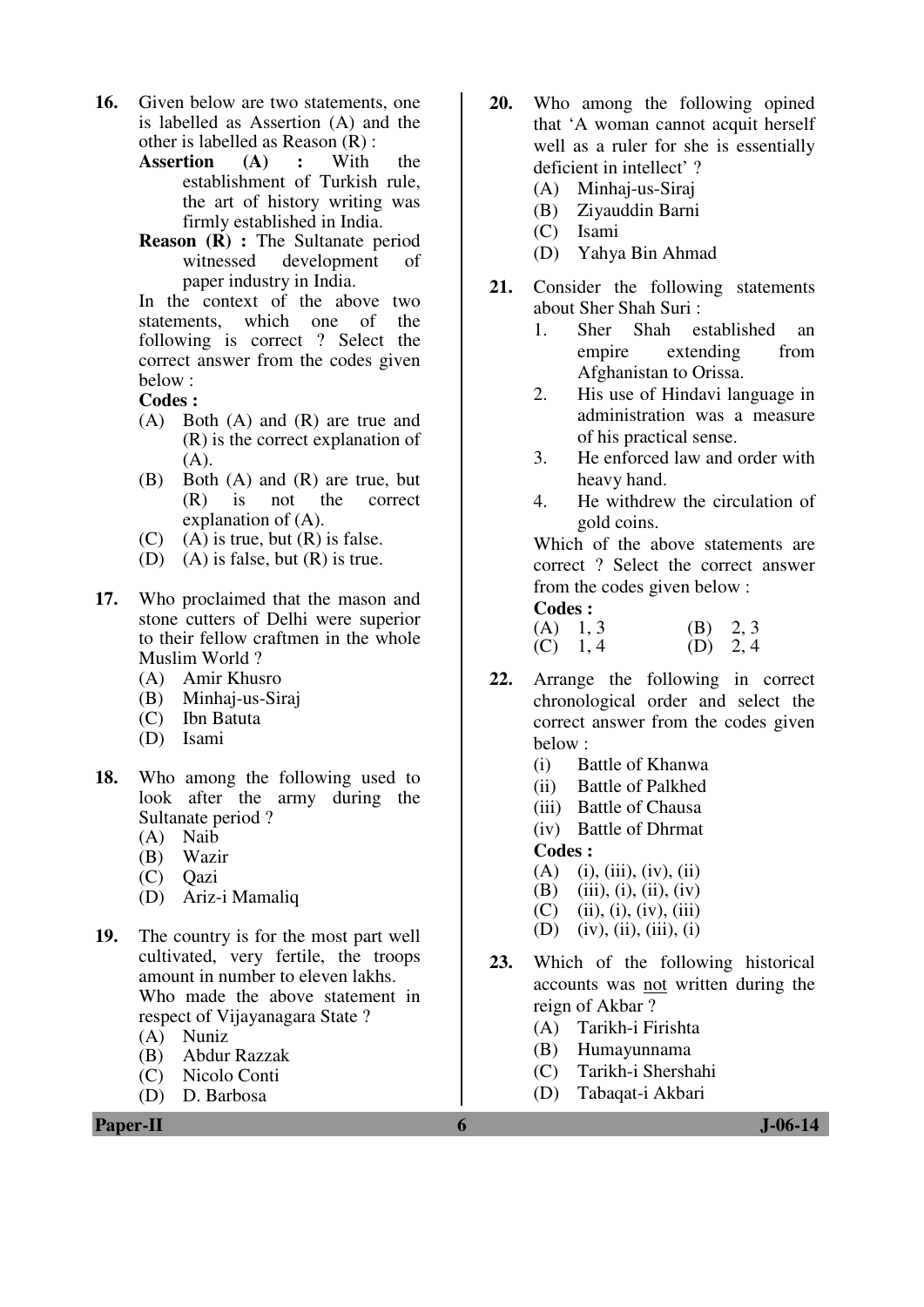- 16. नीचे दो कथन दिए गए हैं. जिनमें से एक अभिकथन  $(A)$  और दुसरा तर्क  $(R)$  है:
	- **अभिकथन (A)** : भारत में तर्क साम्राज्य की स्थापना के साथ ही इतिहास लेखन कला दृढ़ता से स्थापित हो गई थी ।
	- **तर्क (R)** : सल्तनत काल में भारत में कागज़ उद्योग विकसित हुआ ।

उपर्युक्त कथनों को पढ़िए और नीचे दिए गए कूट से सही उत्तर का चयन कीजिए :

- कूट:
- $(A)$   $(A)$  और  $(R)$  दोनों सही हैं और  $(R)$ , (A) की सही व्याख्या है ।
- $(B)$   $(A)$  और  $(R)$  दोनों सही हैं, लेकिन  $(R)$ ,  $(A)$  की सही व्याख्या नहीं है ।
- (C)  $(A)$  सही है, लेकिन (R) गलत है।
- (D)  $(A)$  ग़लत है, लेकिन (R) सही है ।
- 17. यह किसका कथन है कि दिल्ली के राजगीर एवम् संगतराश समस्त मुसलमान जगत में पाये जाने वाले उन शिल्पकारों से अधिक उत्तम हैं ?
	- $(A)$  अमीर खसरो
	- (B) मिन्हाज-उस-सिराज
	- $(C)$  इब्न बतुता
	- $(D)$  इसामी
- 1**8.** सल्तनत काल में सेना की प्रशासनिक देखभाल निम्नांकित में से कौन करता था  $\imath$ 
	- $(A)$  नायब
	- (B) वज़ीर
	- $(C)$  क़ाज़ी
	- (D) आरिज़-ए ममालिक
- 19. 'देश में अधिकांशत: अच्छी कृषि जोत है एवं भूमि बहुत उपजाऊ है, सैन्य संख्या लगभग ग्यारह लाख है ।' विजयनगर राज्य से सम्बन्धित उपरोक्त कथन किसका है ?
	- $(A)$  नुनिज
	- $(B)$  अब्दुर्रज्जाक
	- (C) निकोलो कोन्टी
	- (D) डी. बारबोसा

 **J-06-14 7 Paper-II**

- 20. ਜਿਸਕਿਥਿਰ में से किसका यह मत है कि "एक महिला एक शासक के रूप में अपने दायित्व का भलीभाँति पर्वक निर्वाह नहीं कर सकती क्योंकि मूलभूत रूप में उसमें बुद्धि सम्पन्नता की कमी है ।'' ?
	- $(A)$  मिन्हाज-उस सिराज
	- $(B)$  ज़ियाऊद्दीन बर्नी
	- $(C)$  इसामी
	- (D) याह्या बिन अहमद
- 21. शेरशाह सुरी के बारे में निम्नलिखित कथनों पर विचार कीजिए :
	- $(1)$  शेरशाह ने अफगानिस्तान से लेकर उड़ीसा तक फैले हए साम्राज्य की स्थापना की ।
	- (2) प्रशासन में हिन्दवी भाषा का प्रयोग करना शेरशाह के व्यावहारिक ज्ञान का द्योतक है ।
	- (3) उसने कठोरता से कानून व व्यवस्था को लाग किया ।
	- (4) शेरशाह ने सोने के सिक्कों का चलन समाप्त कर दिया ।

उपरोक्त कथनों में से कौन से सही हैं ? नीचे दिए गए कूट में से <u>सही</u> उत्तर चुनिए :

- कट $:$ (A)  $1, 3$  (B)  $2, 3$ <br>(C)  $1, 4$  (D)  $2, 4$  $(D)$  2, 4
- 22. निम्नलिखित को सही कालक्रम में रखकर कूट में दिए गए उत्तरों में से कौन सा सही उत्तर है चिन्हींत करें ?
	- (i) खानवा का युद्ध
	- (ii) पालखेड का युद्ध
	- (iii) चौसा का युद्ध
	- $(iv)$  धरमत का युद्ध
	- कूट $:$
	- $(A)$  (i), (iii), (iv), (ii)
	- (B) (iii), (i), (ii), (iv)  $(C)$  (ii), (i), (iv), (iii)
	- $(D)$  (iv), (ii), (iii), (i)
- 23. निम्नलिखित में से किस ऐतिहासिक ग्रंथ की रचना अकबर के शासन काल में <u>नहीं</u> की गई थी ?
	- $(A)$  तारीख-ए-फरिश्ता
	- $(B)$  हमायँनामा
	- (C) तारीख-ए-शेरशाही
	- (D) तबकात-ए-अकबरी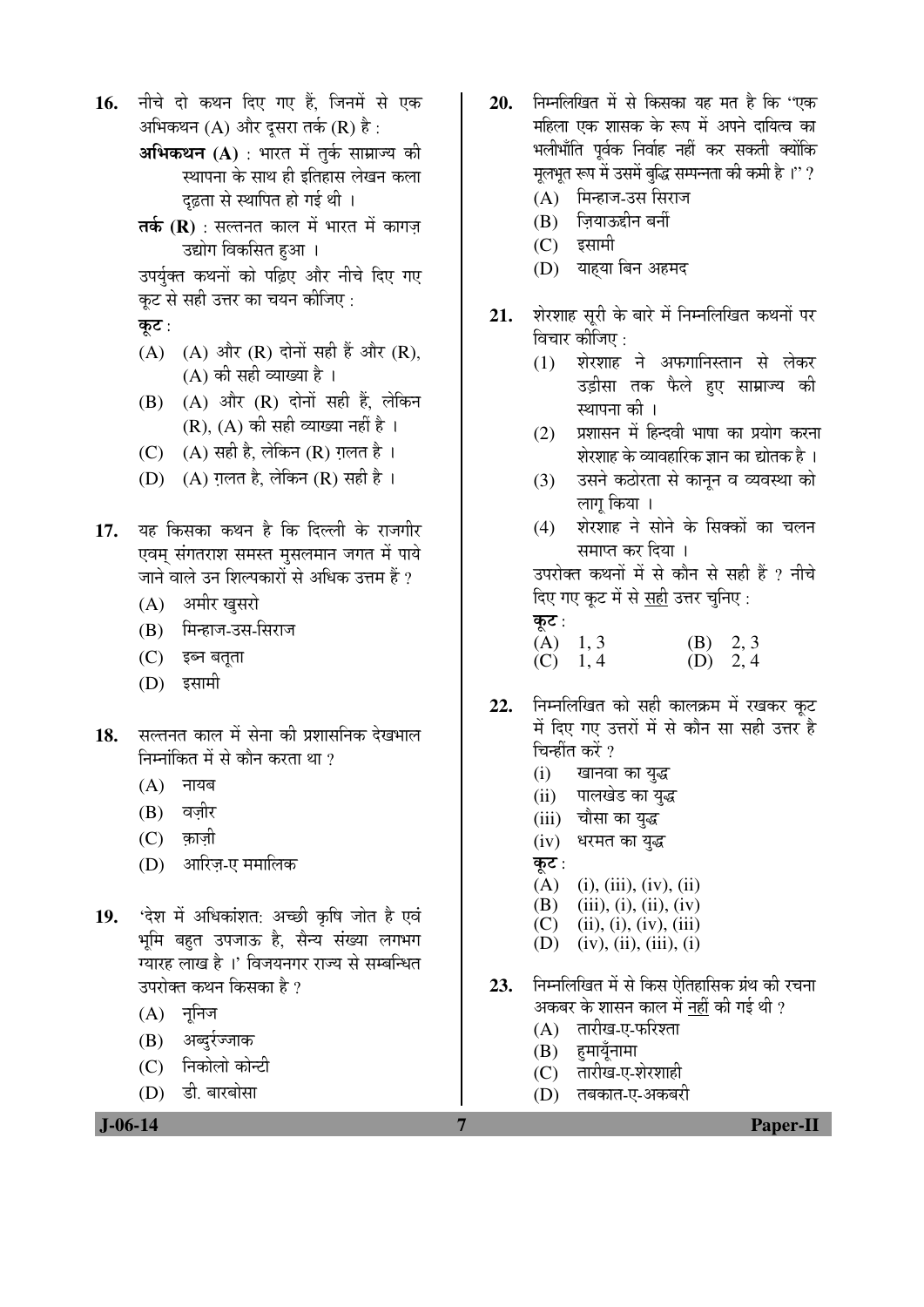- **24.** Which of the following historians writes that Nur Jahan's "relations and connections were exalted by favours of all kind" ?
	- (A) Mutamad Khan
	- (B) Inayat Khan
	- (C) Khwaja Kamgar Khan
	- (D) Abdul Hamid Lahori
- **25.** Which of the following statements is true ?
	- (A) Like Europe, the nobility in Mughal India was a legal category.
	- (B) The Mughal nobles were not involved in the task of administration at higher level.
	- (C) The social distinctions between the Iranis, Turanis and the Shaikhzada nobles disappeared.
	- (D) The nobles whose ancestors had been in the Mughal Imperial service for more than a generation were called Khanazads.
- **26.** Match List I with List II and select the correct answer from the codes given below :

|   | $\omega$ and $\epsilon$ is very denoted by $\epsilon$ |                     |
|---|-------------------------------------------------------|---------------------|
|   | $List-I$                                              | $List-II$           |
|   | a. Francois i.                                        | A Dutch traveller   |
|   | Bernier                                               | who visited India   |
|   |                                                       | during the reign of |
|   |                                                       | Jahangir.           |
| h | Toyorniar ii                                          | A Erongh troyollor  |

- b. Tavernier ii. A French traveller who was a jeweller by profession and who was in India during the reigns of Shah Jahan and Aurangzeb.<br>An Englishman
- c. Pelsaert iii. An who visited India during the reign of Akbar.<br>iv. A

d. Ralph Fitch French<br>who physician who visited during the reign of<br>Aurangzeb and Aurangzeb believed that King was the owner of all land in India.

 $(A)$  iv ii i iii  $(B)$  iv ii iii i  $(C)$  ii iv i iii (D) ii iv iii i

**Codes :**  a b c d **27.** Match List – I with List – II and select the correct answer from the codes given below :

|                          | $List-I$  |     |         | $List-II$             |     |
|--------------------------|-----------|-----|---------|-----------------------|-----|
|                          | a. Ijara  | i.  |         | A method of land      |     |
|                          |           |     | revenue |                       |     |
|                          |           |     |         | assessment            | and |
|                          |           |     |         | collection under      |     |
|                          |           |     |         | the Mughals           |     |
|                          | b. Hasil  | ii. |         | The system of         |     |
|                          |           |     |         | revenue farming       |     |
|                          | c. Ghalla |     |         | iii. Area under crop  |     |
|                          | bakhshi   |     | failure |                       |     |
|                          | d. Nabud  |     |         | iv. Actually realised |     |
|                          |           |     |         | revenue under the     |     |
|                          |           |     | Mughals |                       |     |
|                          | Codes:    |     |         |                       |     |
|                          | a         |     |         |                       |     |
| $\left( \Lambda \right)$ |           |     |         |                       |     |

|     | a   | b  | $\mathbf c$ | a   |
|-----|-----|----|-------------|-----|
| (A) | iv  | ii |             | 111 |
| (B) | ii  | İV |             | iii |
| (C) | ii  |    | iv          | iii |
| (D) | iii |    | iv          | ii  |

- **28.** Given below are two statements, one labelled as Assertion (A) and other labelled as Reason (R) :
	- **Assertion (A) :** In military terms Aurangzeb's reign was undistinguished.
	- **Reason (R) :** He could not subjugate the Marathas.

In the context of the above two statements, which one of the following is correct ?

- (A) Both (A) and (R) are true and (R) is the correct explanation of  $(A)$ .
- (B) Both (A) and (R) are true, but<br>(R) is not the correct is not the correct explanation of (A).
- $(C)$  (A) is true, but  $(R)$  is false.
- (D) (A) is false, but (R) is true.
- **29.** 'The reality of Mughal centralized power is one matter, whether it was 'good or bad' quite another.' Who made the above statement ?
	- (A) J.F. Richards
	- (B) Irfan Habib
	- (C) Satish Chandra
	- (D) Jadunath Sarkar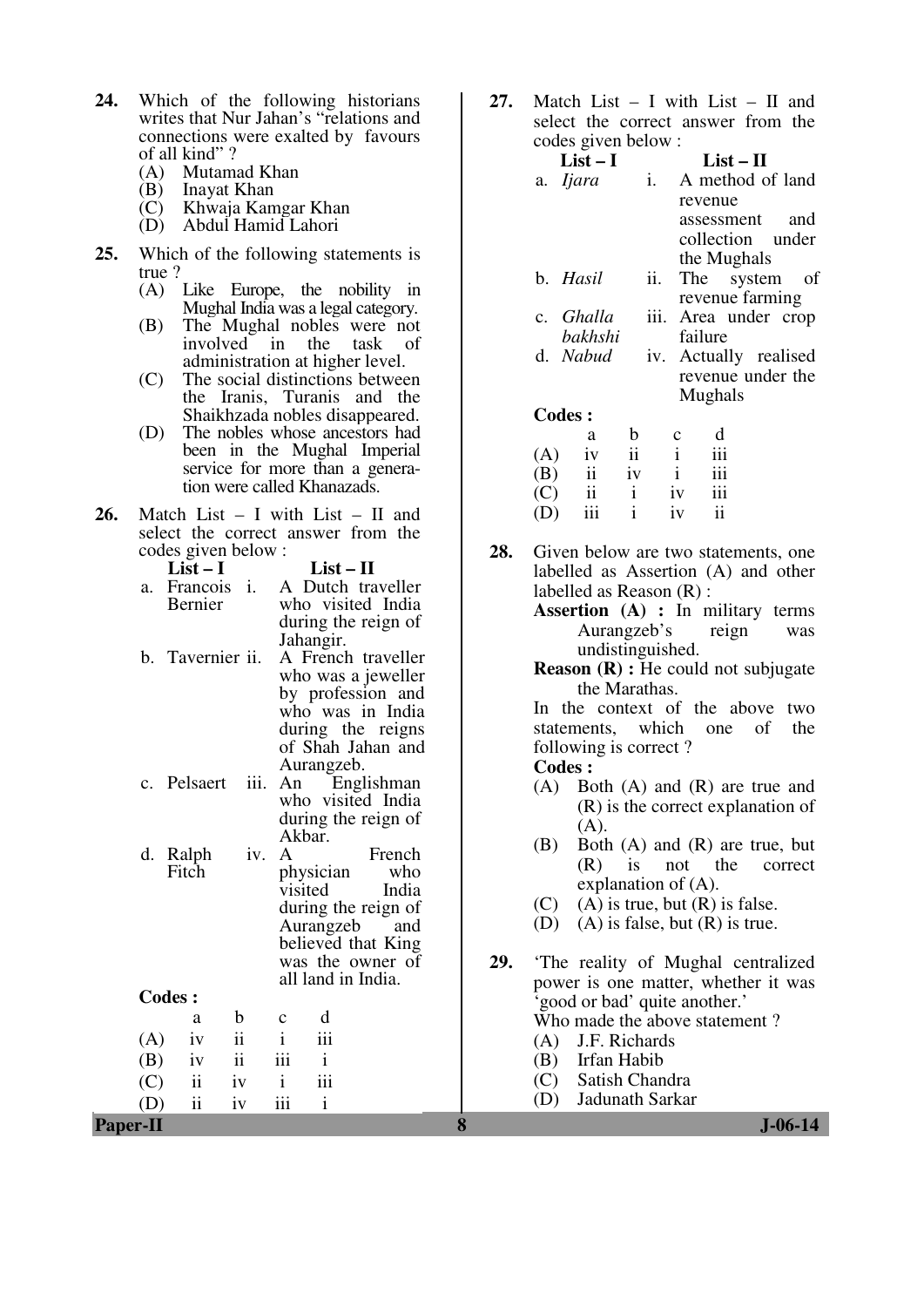| 24.           | निम्नलिखित में से किस इतिहासकार ने लिखा है          | 27. | सूची - I को सूची - II से सुमेलित कीजिए और                                                  |
|---------------|-----------------------------------------------------|-----|--------------------------------------------------------------------------------------------|
|               | कि ''नूरजहाँ के सम्बन्धियों एवं जानकारों को हर      |     | निम्न कूट से सही उत्तर का चयन कीजिए :                                                      |
|               | प्रकार के अनुग्रह से बढ़ावा दिया गया ।" ?           |     | सूची – I<br>सूची – II                                                                      |
|               | (A) मुत्तमिद ख़ान                                   |     | i. भूमि लगान निर्धारण<br>a. <u>इजारा</u>                                                   |
|               | (B) इनायत ख़ान                                      |     | एवं एकत्रण का मुग़लों                                                                      |
|               | (C) ख़्वाजा कामगार ख़ान                             |     | के अन्तर्गत एक तरीक़ा                                                                      |
|               | (D) अब्दुल हमीद लाहोरी                              |     | लगान को ठेके पर देने<br><u>b. हासिल</u><br>ii.                                             |
|               |                                                     |     | की प्रथा                                                                                   |
| 25.           | निम्नलिखित में से कौन सा कथन <u>सही</u> है ?        |     | c. <u>गल्ला बख़्शी</u> iii. वह क्षेत्र जहाँ फसल                                            |
|               | मुग़ल कालीन भारत में अमीर वर्ग यूरोप<br>(A)         |     | ख़राब हो गई हो ।                                                                           |
|               | की तरह एक विधि सम्मत वर्ग था ।                      |     |                                                                                            |
|               | मुग़ल अमीरों को उच्च स्तरीय प्रशासन<br>(B)          |     | iv. मुग़लों के अन्तर्गत<br>d. <u>नाबूद</u>                                                 |
|               | में शामिल नहीं किया गया था ।                        |     | भूमि<br>की<br>लगान                                                                         |
|               | ईरानी, तूरानी एवं शेख़ज़ादा अमीरों के<br>(C)        |     | वास्तविक वसूली                                                                             |
|               | बीच सामाजिक विभेद लुप्त हो गया था ।                 |     | कूट :                                                                                      |
|               | वह अमीर जिनके पूर्वज एक पीढ़ी से<br>(D)             |     | d<br>$\mathbf b$<br>$\mathbf{C}$<br>a                                                      |
|               | अधिक मुग़ल शासकीय सेवा में रहे थे                   |     | $\ddot{\rm ii}$<br>$\mathbf{i}$<br>iii<br>(A)<br>iv                                        |
|               | उन्हें ख़ानाज़ाद कहा गया ।                          |     | iii<br>(B)<br>$\ddot{\mathbf{i}}$<br>iv<br>$\mathbf{i}$<br>$\mathbf{i}$                    |
|               |                                                     |     | $\overline{\textbf{ii}}$<br>iii<br>(C)<br>iv<br>iii<br>$\mathbf{ii}$<br>$\mathbf{i}$<br>iv |
| 26.           | सूची - I को सूची - II से सुमेलित कीजिए और           |     | (D)                                                                                        |
|               | नीचे दिए गए कूट से सही उत्तर का चयन                 | 28. | नीचे दो वक्तव्य दिए गए हैं, एक को कथन (A)                                                  |
|               | कीजिए :                                             |     |                                                                                            |
|               | सूची – I<br>सूची – II                               |     | कहा गया है एवं दूसरे को कारण (R) :                                                         |
|               | एक डच यात्री जो जहाँगीर के<br>a. फ्रेंको <b>i</b> . |     | कथन (A) : सैन्य दृष्टि के सन्दर्भ में औरंगजेब                                              |
|               | बर्नियर<br>शासन काल में भारत आया ।                  |     | का शासन अलंकृत नहीं था ।                                                                   |
|               | b. टेवर्नियर ii. एक फ्रांसीसी यात्री जो             |     | तर्क (R) : वह मराठों को नियंत्रण में नहीं ला                                               |
|               | व्यवसाय से जौहरी था और                              |     | सका था ।                                                                                   |
|               | शाहजहाँ एवं औरंगज़ेब के                             |     | उपरोक्त दो वक्तव्यों के सन्दर्भ में निम्नलिखित                                             |
|               | में भारत<br>काल<br>शासन                             |     | में से कौन सा सही है ?                                                                     |
|               | आया ।                                               |     | कूट :                                                                                      |
|               | पेलसार्ट iii. एक अंग्रेज यात्री जो<br>c.            |     | (A) (A) और (R) दोनों सही हैं एवं (R),                                                      |
|               | अकबर के शासन काल में                                |     | (A) की सही व्याख्या है।                                                                    |
|               | भारत आया ।                                          |     | (A) और (R) दोनों सही हैं परन्तु (R),<br>(B)                                                |
|               | iv. एक फ्रांसीसी चिकित्सक<br>d. राल्फ               |     | (A) की सही व्याख्या नहीं है ।                                                              |
|               | फिच<br>जो औरंगजेब के शासन                           |     | (A) सही है, किन्तु (R) गलत है।<br>(C)                                                      |
|               | काल में भारत आया तथा                                |     | (A) सही नहीं है, किन्तु (R) सही है ।<br>(D)                                                |
|               | जिसकी यह मान्यता थी कि                              |     |                                                                                            |
|               | भारत में शासक ही समस्त                              | 29. | ''मुग़ल केन्द्रीकृत सत्ता की वास्तविकता एक                                                 |
|               | भूमि का स्वामी है ।                                 |     | बात है, वह अच्छी थी अथवा बुरी थी यह दूसरी                                                  |
|               | कूट :                                               |     | बात है ।'' उपरोक्त कथन किसका है ?                                                          |
|               | d<br>$\mathbf b$<br>$\mathbf{C}$<br>a               |     | जे.एफ. रिचर्ड्स<br>(A)                                                                     |
|               | $\ddot{\rm ii}$<br>iii<br>(A)<br>$\mathbf{i}$<br>iv |     | इरफान हबीब                                                                                 |
|               | $\mathbf{ii}$<br>(B)<br>iii<br>$\mathbf{i}$<br>iv   |     | (B)                                                                                        |
|               | iii<br>$\ddot{\rm ii}$<br>$\mathbf{i}$<br>(C)<br>iv |     | सतीश चन्द्र<br>(C)                                                                         |
|               | $\rm ii$<br>iii<br>$\mathbf{i}$<br>(D)<br>iv        |     | जदुनाथ सरकार<br>(D)                                                                        |
| $J - 06 - 14$ |                                                     | 9   | <b>Paper-II</b>                                                                            |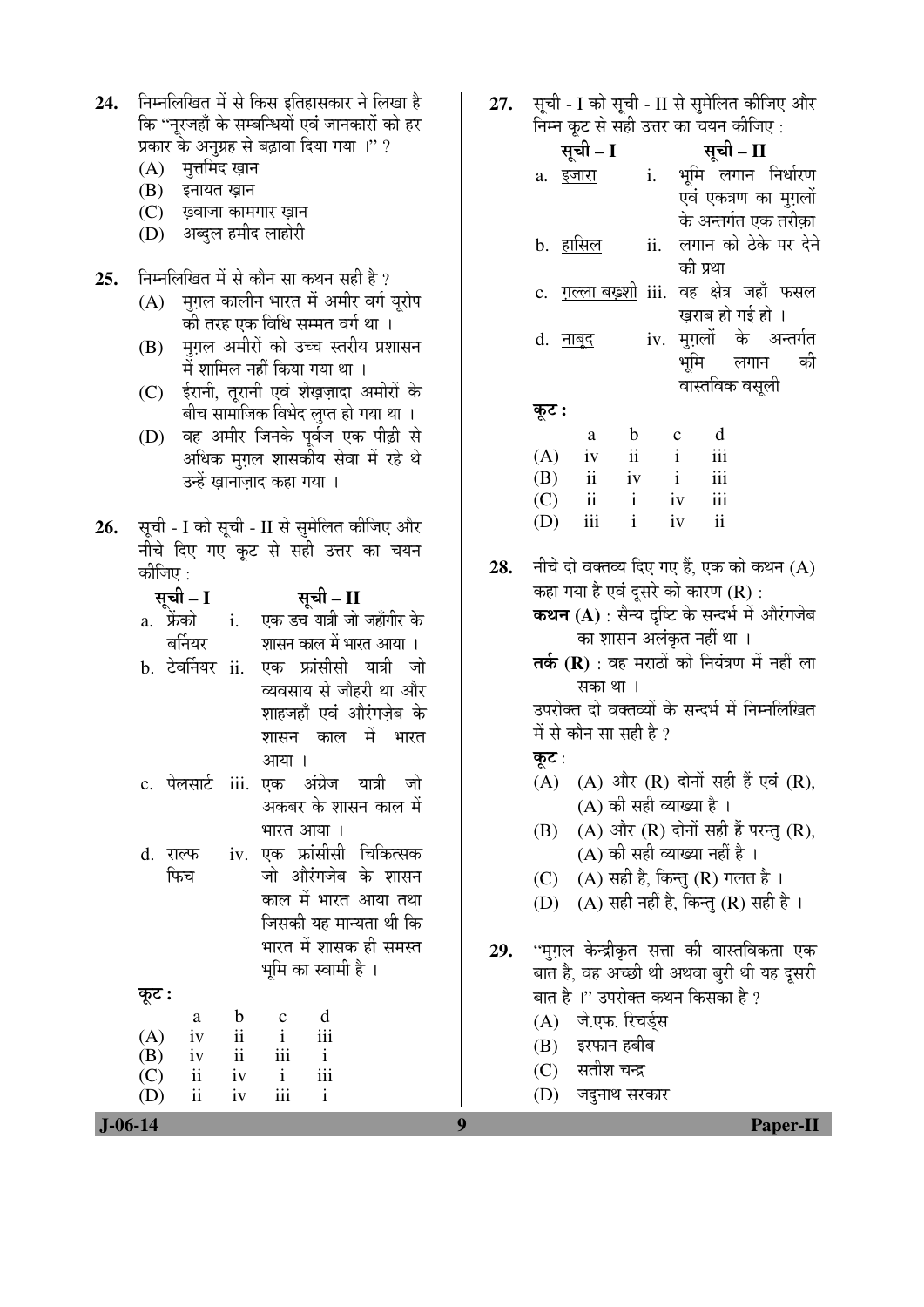**30.** Match List-I with List-II and select the correct answer from the codes given below :

|             | $List-I$<br>(Name of the<br>Department of the<br><b>Central Government</b> | $List-II$<br>(Title of the<br><b>Head of the</b><br>Department) |             |    |  |                                  |
|-------------|----------------------------------------------------------------------------|-----------------------------------------------------------------|-------------|----|--|----------------------------------|
|             | under Shivaji)                                                             |                                                                 |             |    |  |                                  |
| a.          |                                                                            |                                                                 |             |    |  | Department of Royal i. Amatya    |
|             | Household and Court                                                        |                                                                 |             |    |  |                                  |
|             | Affairs                                                                    |                                                                 |             |    |  |                                  |
|             | b. Department of                                                           |                                                                 |             |    |  | ii. Mantri                       |
|             | Foreign Affairs                                                            |                                                                 |             |    |  |                                  |
| $c_{\cdot}$ |                                                                            |                                                                 |             |    |  | Department of Royal iii. Sumant  |
|             | Correspondence                                                             |                                                                 |             |    |  |                                  |
|             |                                                                            |                                                                 |             |    |  | d. Finance Department iv. Sachiv |
|             | <b>Codes:</b>                                                              |                                                                 |             |    |  |                                  |
|             | a                                                                          | b                                                               | $\mathbf c$ | d  |  |                                  |
| (A)         | ii                                                                         | iii i                                                           |             | iv |  |                                  |
|             | $(B)$ ii iii iv i                                                          |                                                                 |             |    |  |                                  |
|             | $(C)$ iii ii iv i                                                          |                                                                 |             |    |  |                                  |
| (D)         | $iii$ $ii$ $i$                                                             |                                                                 |             | iv |  |                                  |
|             |                                                                            |                                                                 |             |    |  |                                  |

- **31.** Given below are two statements, one is labelled as Assertion (A) and the other is labelled as Reason (R) :
	- **Assertion (A) :** Weak statesmen and incompetent commanders were<br>responsible for the ranid responsible for disintegration of the Mughal Empire in the first half of the Eighteenth century.
	- **Reason (R) :** The Mughal statesmen and nobles of this period were preoccupied with their own interest and had little concern for the fate of the Empire.

In the context of the above two statements, which one of the following is correct ? Select the correct answer from the codes given below :

**Codes :** 

- (A) Both (A) and (R) are true and (R) is the correct explanation of  $(A)$ .
- (B) Both (A) and (R) are true, but (R) is not the correct explanation of (A).
- $(C)$  (A) is true, but  $(R)$  is false.
- (D) (A) is false, but (R) is true.
- **32.** The only major industry in the hands of Indian capitalists during the late nineteenth century was
	- (A) Cotton textile
	- (B) Jute
	- (C) Iron and steel
	- (D) None of the above
- **33.** A young Maharashtrian who joined the revolutionary movement in Punjab was :
	- (A) Sukhdev (B) Rajguru
	- (C) Namdev (D) Vasudev
- **34.** Who stated that the object of the political dacoities must be to secure money belonging to the Government ?
	- (A) Ramprasad Bismil
	- (B) Surya Sen
	- (C) Pritilata Waddedar
	- (D) Sukhdev
- **35.** Arrange the following in correct chronological order and select the correct answer with the help of the code given below :
	- (i) Minto
	- (ii) John Shore
	- (iii) Cornwallis
	- (iv) Warren Hastings

- $(A)$  (iv), (ii), (i), (iii)
- (B) (iii), (ii), (iv), (i)
- $(C)$  (i), (ii), (iii), (iv)
- (D) (iv), (iii), (ii), (i)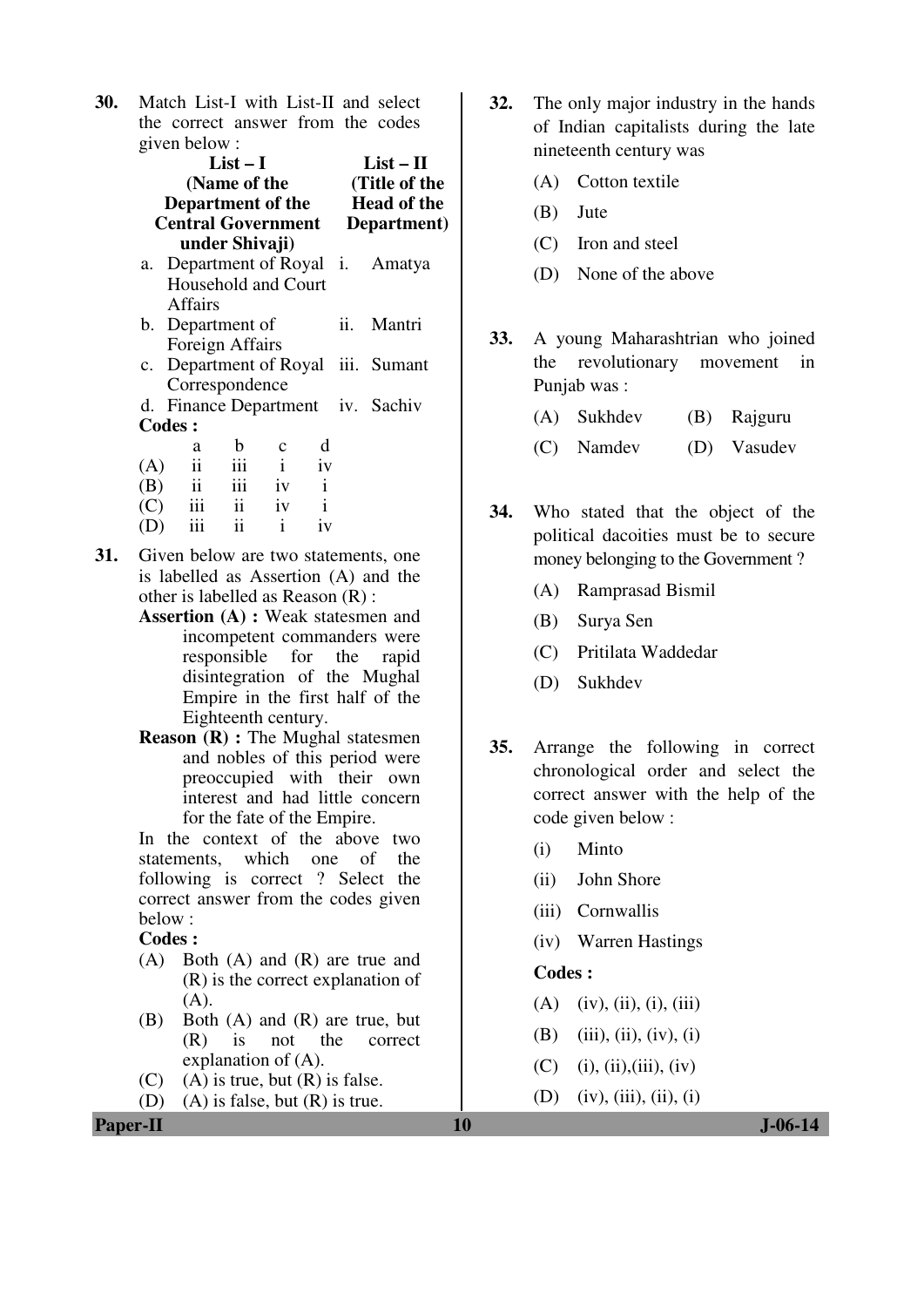30. सूची - I को सूची - II से सुमेलित कीजिए तथा नीचे दिए गए कट की सहायता से सही उत्तर का चयन कीजिए :

पद)

|       | सूची – I                           | सूची – II           |                |               |                                     |  |  |
|-------|------------------------------------|---------------------|----------------|---------------|-------------------------------------|--|--|
|       | (शिवाजी के अन्तर्गत                | (विभाग के           |                |               |                                     |  |  |
|       | केन्द्रीय शासन के                  |                     | अध्यक्ष का पत् |               |                                     |  |  |
|       | विभागों के नाम)                    |                     |                |               |                                     |  |  |
|       | a. राज परिवार एवं दरबारी i. अमात्य |                     |                |               |                                     |  |  |
|       | मामलों से सम्बन्धित                |                     |                |               |                                     |  |  |
|       | विभाग                              |                     |                |               |                                     |  |  |
|       | b. विदेशी मामलों से                |                     |                |               | ii. मंत्री                          |  |  |
|       | सम्बन्धित विभाग                    |                     |                |               |                                     |  |  |
|       | c. शाही पत्र-व्यवहार               |                     |                |               | iii. सुमन्त                         |  |  |
|       | सम्बन्धी विभाग                     |                     |                |               |                                     |  |  |
|       | d. वित्त विभाग                     |                     |                |               | iv. सचिव                            |  |  |
| कूट : |                                    |                     |                |               |                                     |  |  |
|       | a                                  | $\mathbf b$         | $c \, d$       |               |                                     |  |  |
| (A)   | $\overline{\mathbf{ii}}$           | iii                 | $\mathbf{i}$   | iv            |                                     |  |  |
|       | $(B)$ ii iii iv i                  |                     |                |               |                                     |  |  |
|       | $(C)$ iii ii iv i                  |                     |                |               |                                     |  |  |
|       | $(D)$ iii                          | $\ddot{\mathbf{i}}$ | $\mathbf{i}$   | $i\mathbf{v}$ |                                     |  |  |
|       |                                    |                     |                |               |                                     |  |  |
|       |                                    |                     |                |               | नीचे दो कथन दिए गए हैं. उनमें से एव |  |  |

- 31. एक अभिकथन (A) और दसरा तर्क (R) है:
	- अभिकथन (A) : अठारहवीं शताब्दी के पूर्वार्द्ध में मृग़ल साम्राज्य के तीव्र विघटन के लिए निर्बल राजनीतिज्ञ एवं अयोग्य सेनानायक उत्तरदायी थे ।
	- तर्क  $(R)$ : इस काल के मुग़ल राजनीतिज्ञ और अमीर अपने स्वार्थों की पूर्ति में व्यस्त थे । उन्हें साम्राज्य की नियति में कोई रूचि नहीं थी ।

उपर्युक्त दो कथनों के प्रसंग में निम्नलिखित में से कौन सा कथन सही है ? नीचे दिये गये कूट से सही उत्तर का चयन कीजिए :

- कुट:
- (A) (A) और (R) दोनों सही हैं और (R), (A) का सही स्पष्टीकरण है।
- (B) (A) और (R) दोनों सही हैं, लेकिन  $(R)$ ,  $(A)$  का सही स्पष्टीकरण नहीं है।
- (C)  $(A)$  सही है, लेकिन (R) गलत है।
- (D) (A) गलत है, लेकिन (R) सही है।
- 32. 19वीं शताब्दी के उत्तरार्ध में भारतीय पूँजीवादियों के हाथ में मात्र कौन सा प्रमुख उद्योग था ?
	- (A) कपास से निर्मित कपड़ा उद्योग
	- (B) पटसन उद्योग
	- (C) लोहा एवं स्टील उद्योग
	- (D) उपरोक्त में से कोई नहीं
- महाराष्ट्र के एक युवा जिसने पंजाब के  $33.$ क्रांतिकारी आन्दोलन में भाग लिया ?
	- (A) सुखदेव
	- (B) राजगुरु
	- $(C)$  नामदेव
	- (D) वासुदेव
- निम्नलिखित में से किसने कहा था कि 34. ''राजनीतिक डकैतियों का लक्ष्य सरकारी धन को प्राप्त करना है।" ?
	- (A) रामप्रसाद बिस्मिल
	- (B) सूर्य सेन
	- (C) प्रीतिलता वड्डेदार
	- (D) सुखदेव
- 35. निम्नलिखित को कालक्रमानुसार क्रमबद्ध कीजिए तथा नीचे दिये गए कूट की सहायता से सही उत्तर का चयन कीजिए :
	- मिण्टो  $(i)$
	- $(ii)$  जॉह्न शोर
	- (iii) कार्नवालिस
	- (iv) वारेन हेस्टिंगज
	- कूट:

11

- $(A)$  (iv), (ii), (i), (iii)
- (B) (iii), (ii), (iv), (i)
- $(C)$  (i), (ii), (iii), (iv)
- (D) (iv), (iii), (ii), (i)

Paper-II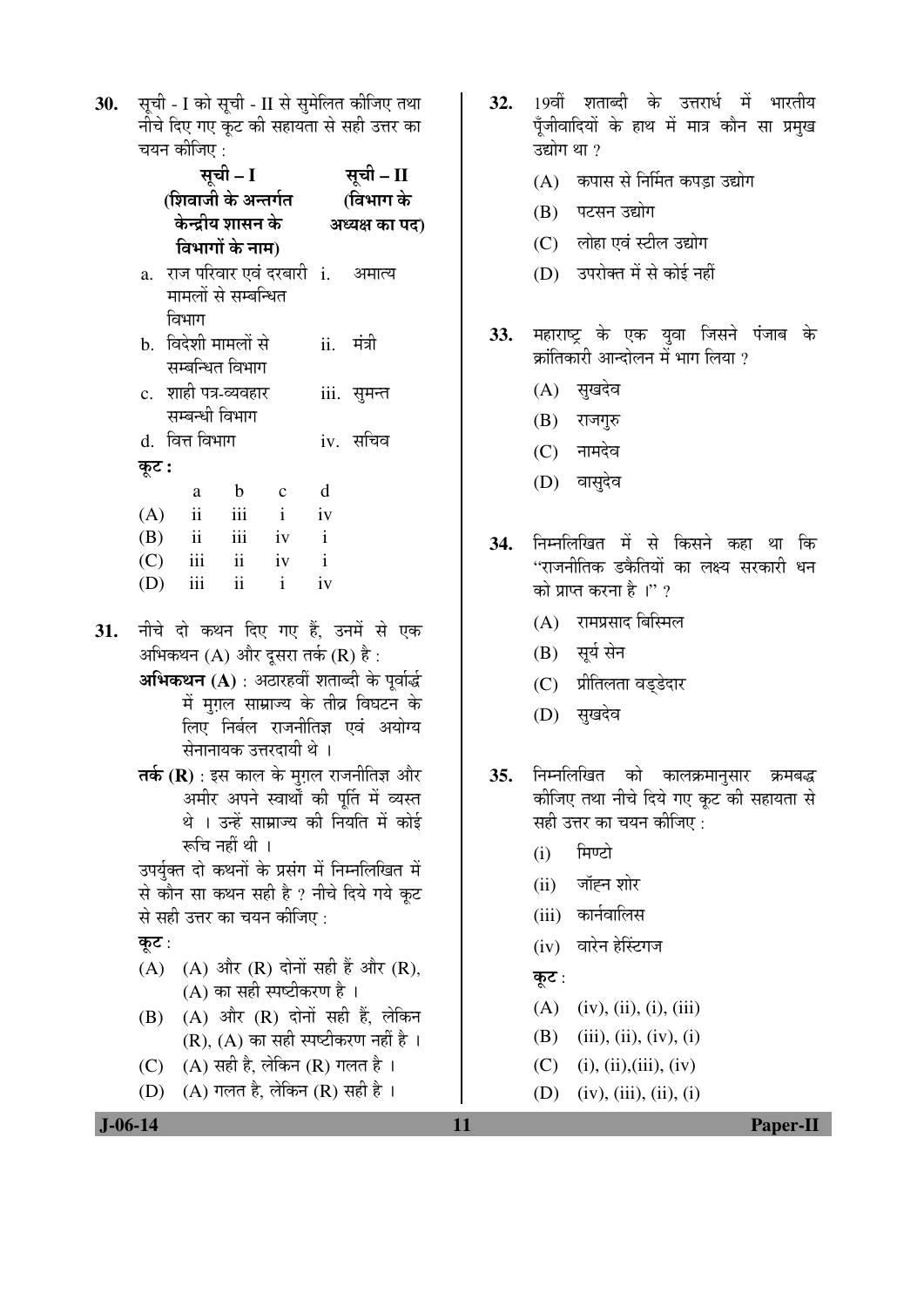- **36.** Who commented 'Oriental learning, is inferior to European learning ?"
	- (A) Charles Wood
	- (B) William Carrey
	- (C) Lord Macaulay
	- (D) William Hunter
- **37.** Who were called 'Neo Nationalists' ?
	- (A) Moderators
	- (B) Swarajists
	- (C) Extremists
	- (D) Revolutionaries
- **38.** Who set up the Agricultural Research Institute at Pusa ?
	- (A) Lytton (B) Rippon
	- (C) Curzon (D) Minto
- **39.** Match List I with List II and select the correct answer with the help of the codes given below :

|             |                                    | $List-I$            |                          | $List - II$      |                                     |  |  |
|-------------|------------------------------------|---------------------|--------------------------|------------------|-------------------------------------|--|--|
|             | (Commission)                       |                     |                          | (Chairman)       |                                     |  |  |
| a.          | Famine<br>Commission 1899          |                     |                          | i.               | Thomas<br>Robertson                 |  |  |
| b.          | Railway<br>Commission 1901         |                     |                          |                  | ii. Thomas<br>Raleigh               |  |  |
| $c_{\cdot}$ | Irrigation<br>Commission 1901      |                     |                          |                  | iii. Anthony<br>MacDonnell          |  |  |
|             | d. Universities<br>Commission 1902 |                     |                          |                  | iv. Sir Colin<br>Scott<br>Moncrieff |  |  |
|             | <b>Codes:</b>                      |                     |                          |                  |                                     |  |  |
|             | a                                  | b                   | $\mathbf c$              | d                |                                     |  |  |
| (A)         | iii                                | $\mathbf{i}$        | iv                       | $\ddot{\rm{11}}$ |                                     |  |  |
| (B)         | $\mathbf{i}$                       | iv                  | $\overline{\mathbf{ii}}$ | iii              |                                     |  |  |
| (C)         | iv                                 | $\ddot{\mathbf{i}}$ | iii                      | $\mathbf{i}$     |                                     |  |  |
|             | $\mathbf{i}$                       | iii                 | ii                       | iv               |                                     |  |  |
|             |                                    |                     |                          |                  |                                     |  |  |

- **40.** Who of the following poets wrote in praise of Russian Revolution of 1917 ?
	- (A) Subramanya Bharati
	- (B) Muhammad Iqbal
	- (C) Sarojini Naidu
	- (D) Rabindranath Tagore
- **41.** In which year Dacca Anushilan Samiti was founded ?
	- (A) 1902
	- (B) 1903
	- (C) 1904
	- (D) 1905
- **42.** Who among the following said, "For me every tiniest activity is governed by what I consider to be my religion" ?
	- (A) Swami Vivekanand
	- (B) V.D. Savarkar
	- (C) Mahatma Gandhi
	- (D) Subhash Chandra Bose
- **43.** The All India Women's Conference was started in 1927 to
	- (A) promote women's education
	- (B) increase women's share in the legislatures
	- (C) enhance women's employment
	- (D) campaign for women's voting rights

**Paper-II** J-06-14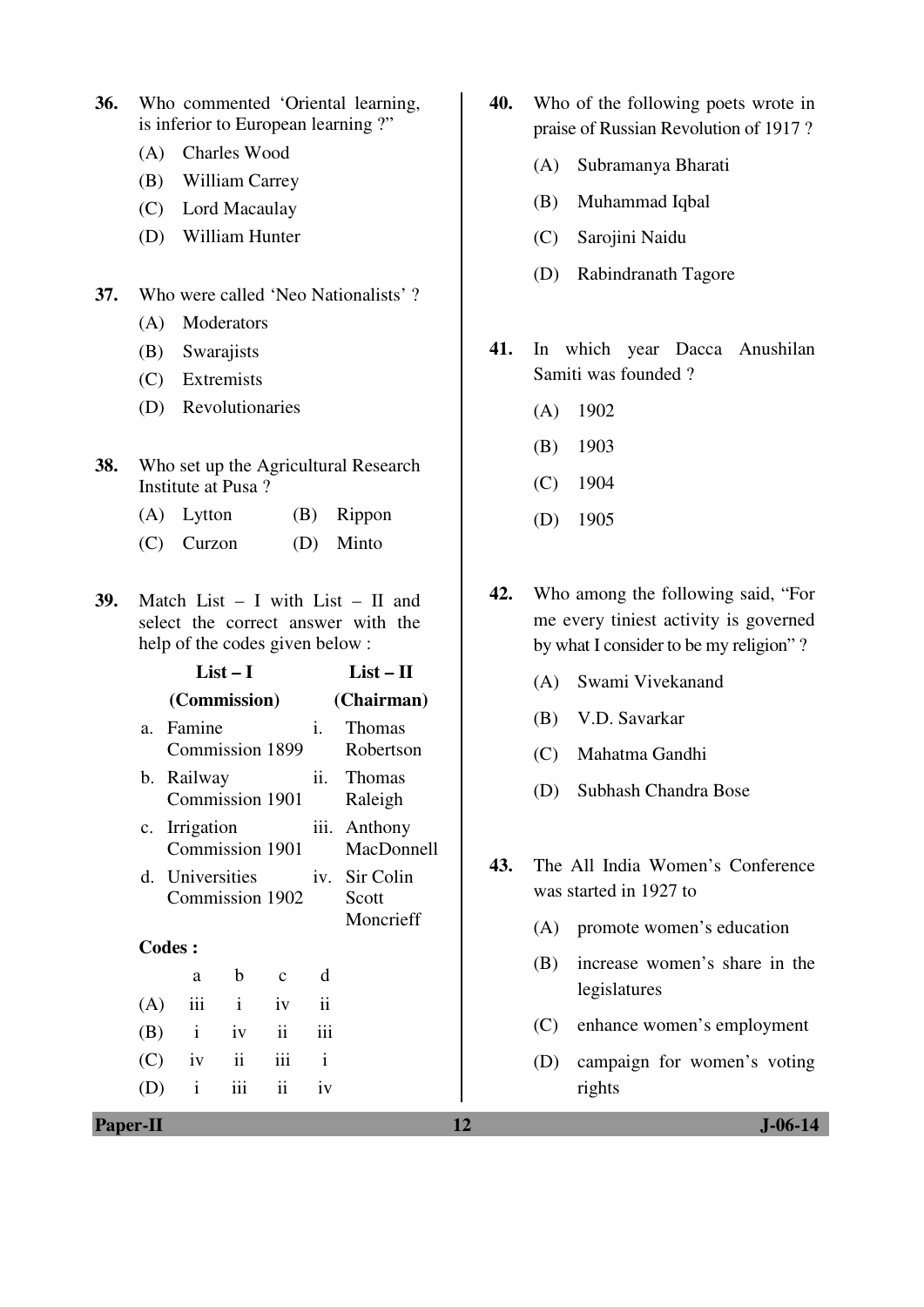- 36. 'पूर्वी ज्ञान यूरोपी ज्ञान से घटिया है ।' यह टिप्पणी किसकी है ?
	- (A) चार्ल्स वुड
	- (B) विलियम कैरे
	- (C) लॉर्ड मैकाले
	- (D) विलियम हण्टर
- 37. 'नव-राष्ट्रवादी' किन्हें कहा जाता था ?
	- $(A)$  नरम दल
	- $(B)$  स्वराजवादी
	- (C) गर्मदल
	- (D) क्रांतिकारी
- 38. पूसा में कृषि अनुसंधान संस्थान किसने स्थापित किया $, 2$ 
	- $(A)$  लिटन
	- $(B)$  रिपन
	- (C) कर्ज़न
	- (D) मिंटो
- 39. सूची I को सूची II से सुमेलित कीजिए तथा <u>दिये गये कूट में से सही उत्तर चुनिए:</u>

|           | सूची – I                       |               |                          |                          | सूची – II                          |     | (C) | महात्मा गाँधी                                                                |  |
|-----------|--------------------------------|---------------|--------------------------|--------------------------|------------------------------------|-----|-----|------------------------------------------------------------------------------|--|
|           | (आयोग)                         |               |                          |                          | (अध्यक्ष)                          |     |     |                                                                              |  |
|           |                                |               |                          |                          | a. अकाल आयोग 1899 i. थॉमस राबर्टसन |     | (D) | सुभाषचन्द्र बोस                                                              |  |
|           |                                |               |                          |                          | b. रेलवे आयोग 1901 ii. थॉमस रैले   |     |     |                                                                              |  |
|           | c. सिंचाई आयोग 1901 iii. एंथनी |               |                          |                          | मेक्डोनाल्ल                        | 43. |     | 1927 में अखिल भारतीय महिला काँफ्रेंस का<br>प्रारम्भ किस लक्ष्य को लेकर हुआ ? |  |
|           | d. विश्वविद्यालय<br>आयोग 1902  |               |                          |                          | iv.   सर कालिन<br>स्कॉट मानक्रिफ   |     |     | (A) महिला शिक्षा में वृद्धि करना ।                                           |  |
| कूट :     | a                              | $\mathbf b$   | $\mathbf{c}$             | d                        |                                    |     | (B) | विधान सभाओं में महिलाओं की<br>भागीदारी को बढाना ।                            |  |
| (A)       | iii                            | $\mathbf{i}$  | iv                       | $\overline{\mathbf{ii}}$ |                                    |     | (C) | महिलाओं के रोजगार को बढ़ाना ।                                                |  |
| (B)       | $\mathbf{i}$                   | iv            | $\overline{\mathbf{ii}}$ | iii                      |                                    |     |     | महिलाओं के मताधिकार के लिए                                                   |  |
| (C)       | iv                             | $\mathbf{ii}$ | iii                      | $\mathbf{i}$             |                                    |     | (D) |                                                                              |  |
| (D)       | $\mathbf{i}$                   | iii           | $\mathbf{ii}$            | iv                       |                                    |     |     | अभियान चलाना ।                                                               |  |
| $J-06-14$ |                                |               |                          |                          |                                    | 13  |     | <b>Paper-II</b>                                                              |  |

- 40. निम्नलिखित कवियों में से किसने रूसी क्रांति  $1917$  के अभिनन्दन में कविता लिखी थी ?
	- $(A)$  सुब्रामण्य भारती
	- (B) मोहम्मद इकबाल
	- (C) सरोजिनी नायडू
	- (D) रवीन्द्रनाथ टैगोर
- 41. ढाका अनुशीलन समिति की स्थापना किस वर्ष में हुई ?
	- (A) 1902
	- (B) 1903
	- (C) 1904
	- (D) 1905
- 42. "मेरा प्रत्येक लघुतम कार्यकलाप उस द्वारा निर्देशित होता है, जिसे मैं धर्म समझता हैं ।" निम्नलिखित में से यह किसका कथन है ?
	- $(A)$  स्वामी विवेकानन्द
	- (B) वी.डी. सावरकर
	- $(C)$  महात्मा गाँधी
	- (D) सुभाषचन्द्र बोस
- 43. 1927 में अखिल भारतीय महिला काँफ्रेंस का प्रारम्भ किस लक्ष्य को लेकर हुआ ?
	- $(A)$  महिला शिक्षा में वृद्धि करना ।
	- $(B)$  विधान सभाओं में महिलाओं की भागीदारी को बढाना ।
	- (C) महिलाओं के रोजगार को बढ़ाना ।
	- (D) महिलाओं के मताधिकार के लिए अभियान चलाना ।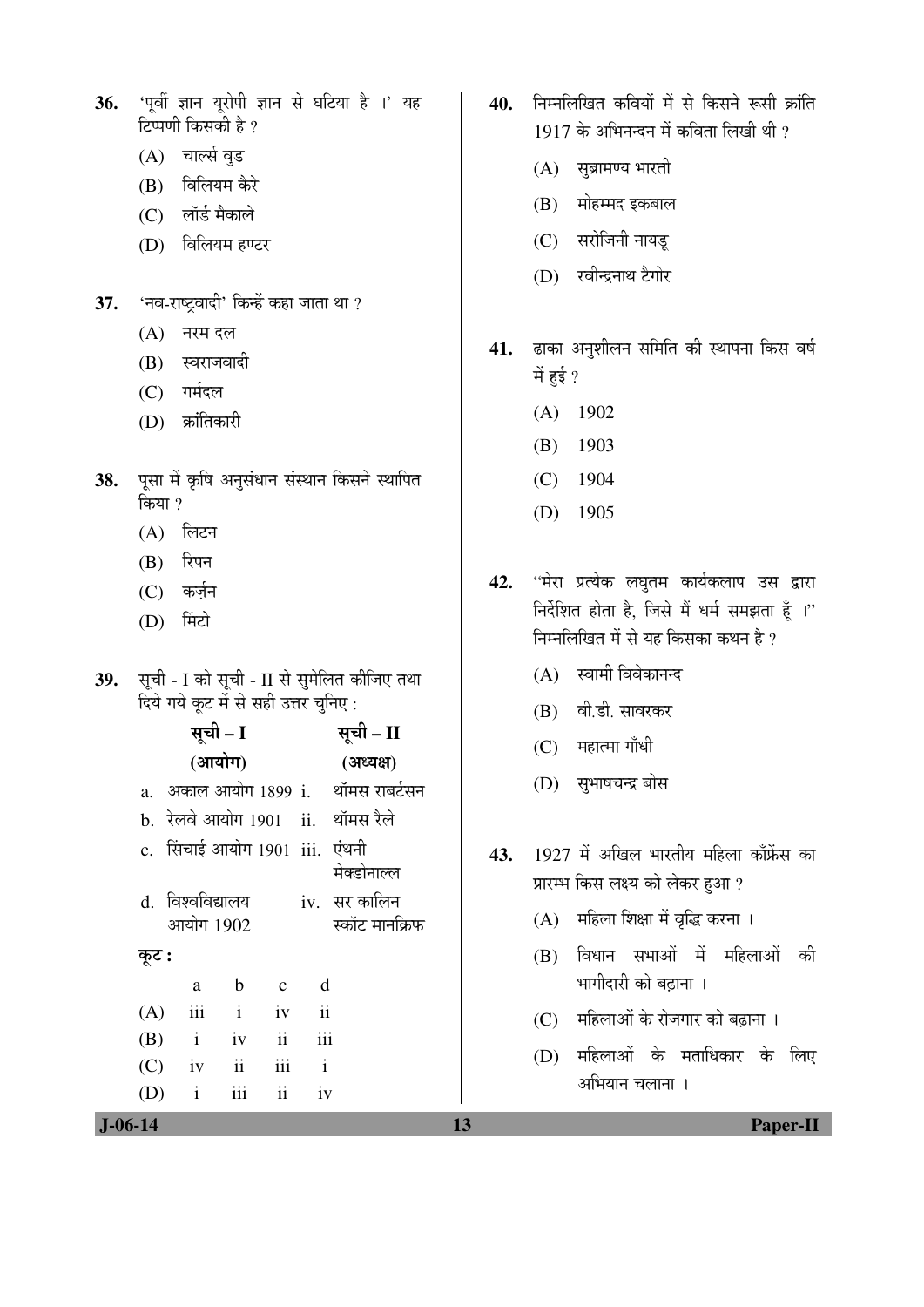- **44.** Who of the following led a delegation to London to demand Female Franchise ?
	- (A) Annie Besant
	- (B) Sucheta Kripalani
	- (C) Sarla Devi
	- (D) Sarojini Naidu
- **45.** Which of the following is not true of the Cabinet Mission plan ?
	- (A) It rejected the creation of a separate State of Pakistan.
	- (B) It recognized India's right to secede from the Commonwealth.
	- (C) All members of the Indian Cabinet are to be Indians.
	- (D) It gave scope to the communal representation.
- **46.** The Nehru-Liaqat Pact between India and Pakistan was signed in 1950 to resolve the issue of
	- (A) Protection of Minorities
	- (B) The accession of the Princely **States**
	- (C) The Border disputes
	- (D) Foreign Relations
- **47.** Where was Panchayat Raj first introduced ?
	- (A) Tamil Nadu
	- (B) Rajasthan
	- (C) Maharashtra
	- (D) Andhra Pradesh
- **48.** Which one of the following statements is not correct about Black Death ?
	- (A) The blood sucking fleas, that lived on black rats were responsible for the spread of Black Death.
	- (B) Plague was called Black Death because of the deadly black swellings it caused.
	- (C) The terrible disease was transmitted from Asia to Europe in the fifteenth century.
	- (D) People thought that God had sent the Black Death as a punishment for their sins.
- **49.** Given below are two statements, one is labelled as Assertion (A) and the other one labelled as Reason (R) :
	- **Assertion (A) :** Civilization in all its varied aspects constitutes the subject-matter of history.
	- **Reason (R) :** Such a cultural approach to history would make it a biography of civilization.

In the context of the above two statements, which one of the following codes is correct ?

- (A) Both (A) and (R) are true and  $(R)$ is the correct explanation of (A).
- (B) Both (A) and (R) are true, but (R) is not the correct explanation of (A).
- $(C)$  (A) is true, but  $(R)$  is false.
- (D) (A) is false but  $(R)$  is true.
- **50.** Who amongst the following medieval historiographers pronounced that : "Prejudice and partisanship obscure the critical faculty and preclude critical investigation" ?
	- (A) Al beruni
	- (B) Minhaj-us Siraj
	- (C) Ibn Khaldoun
	- (D) Ziyauddin Barni